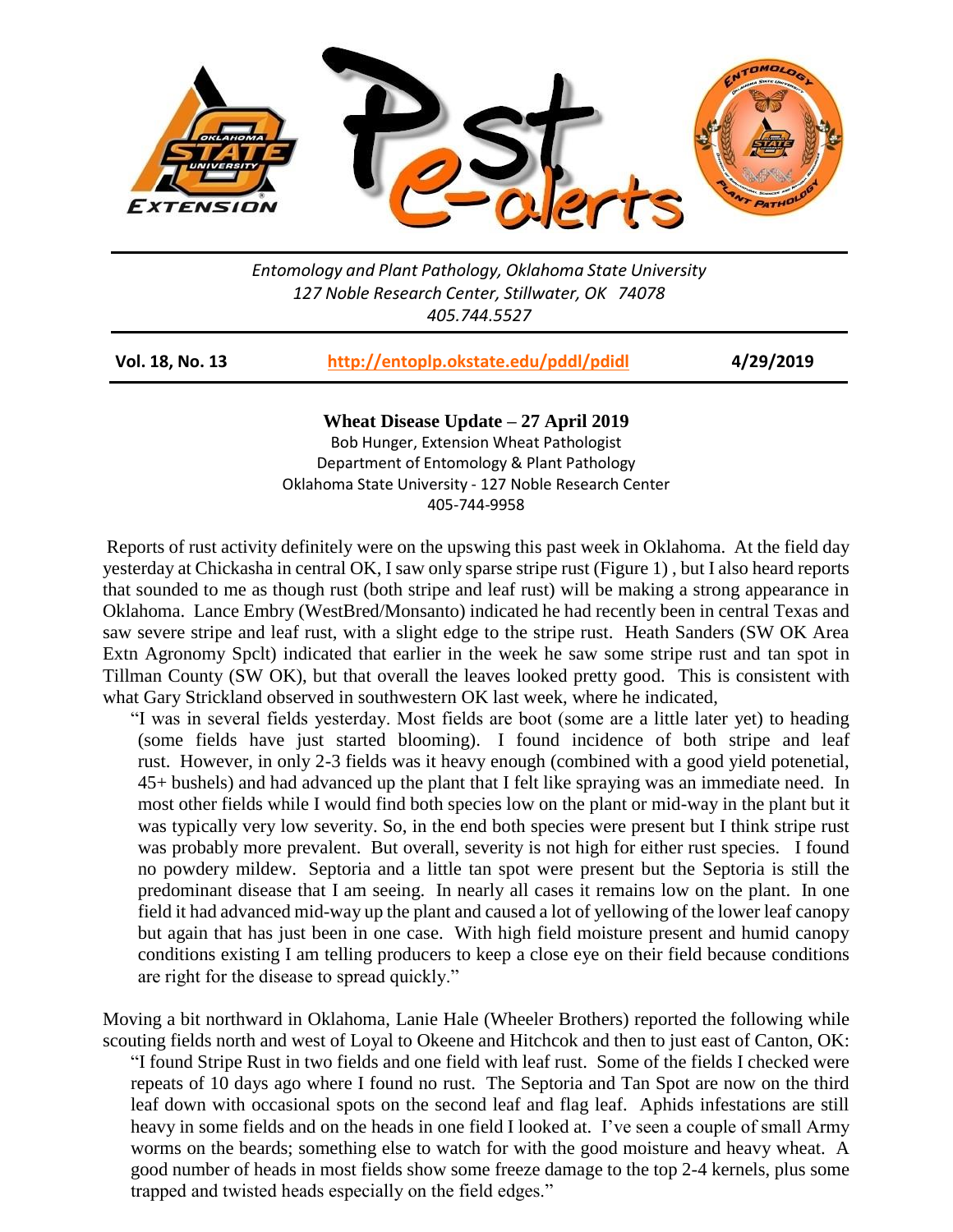Note in Lanie's observations that he also is seeing the leaf spotting diseases tan spot and septoria (Figure 2) as well as aphids and some army worms. Regarding the leaf spot diseases and aphids, this is similar to what I saw and have heard from others. The leaf spot diseases typically don't move up onto the upper leaves in Oklahoma unless we have continued cool and wet weather, which appears to be in the forecast for at least the next week. However, Lanie indicates he has seen some spots up on the flag leaf and the leaf just under the flag. Hence, application of a fungicide in these cases at this point in time will also help in managing the rusts. For more information on applying fungicides and their relative effectiveness in managing foliar diseases, see OCES Current Report (CR-7668) that can be found at:

<http://pods.dasnr.okstate.edu/docushare/dsweb/Get/Document-4987/CR-7668web2019.pdf>

Moving still further north and northwest in Oklahoma, Josh Bushong (NW OK Area Extn Agronomy Spclt) reported seeing, "No PM (powdery mildew), LR (leaf rust), or YR (stripe rust) found in Roger Mills (checked all 20 varieties in demo plot) and Blaine counties."

These reports lead me to believe that leaf spot diseases (septoria and tan spot) are more prevalent than typical for the western half of Oklahoma. Further, the rust (both leaf and stripe) are making their entrance considerably later than typical for Oklahoma, but with continued relatively mild temperature and moisture I would look for all these foliar diseases to increase.

Figure 1. Stripe rust found on winter wheat at Chickasha in central OK (upper photo), and on winter wheat near Greenfield Oklahoma in approaching west-central OK (lower photo; credit to Rob Anderson, Wheeler Bros).